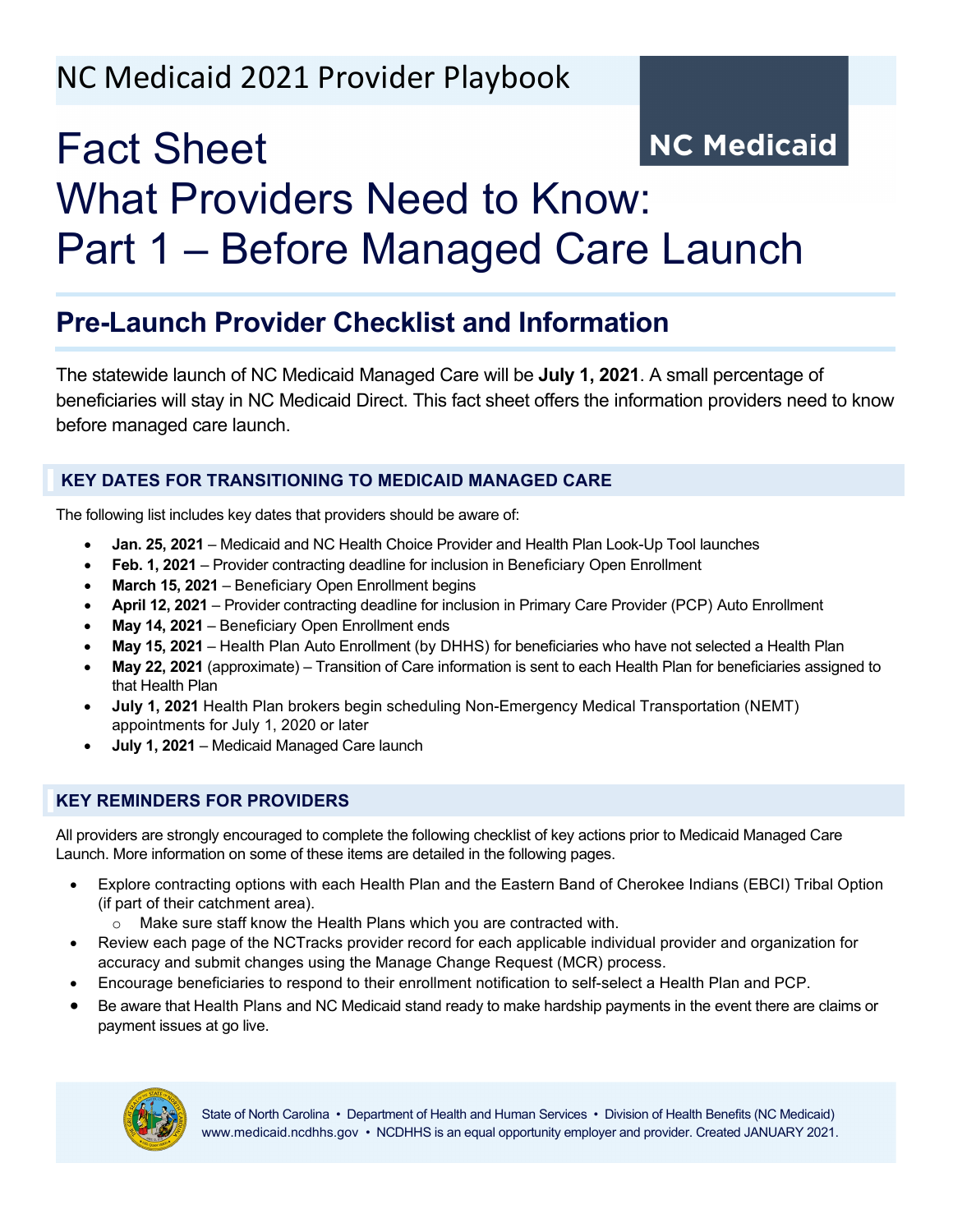#### **PROVIDER CONTRACTING REMINDERS**

In order to be included in the Medicaid and NC Health Choice Provider and Health Plan Look-up Tool and the Health Plan's provider directories used by beneficiaries beginning the first day of open enrollment (March 15, 2021), providers must submit signed contracts to the Health Plans by Feb. 1, 2021.

In order for a provider to be considered in the algorithm for Health Plan auto-enrollment (May 15, 2021), the provider needs to have signed and mailed their contract(s) to Health Plans by April 12, 2021.

This allows sufficient time for signed contracts to be returned and for the Health Plan to process those contracts. PCPs need to contract with Health Plans in a timely fashion to avoid losing patients when Health Plans assign beneficiaries to in-network providers. More information is available [here.](https://medicaid.ncdhhs.gov/blog/2020/11/19/provider-and-health-plan-contract-deadlines-inclusion-open-enrollment-and-auto)

#### **ENSURE YOUR INFORMATION IS CORRECT**

New interim reports are available [here](https://medicaid.ncdhhs.gov/providers/provider-playbook-medicaid-managed-care/resources) to assist providers in verifying their records. The Provider Directory Listing Report, as well as the Provider Affiliation Report, is available to **all** actively enrolled Medicaid and NC Health Choice providers. In combination, these reports allow all providers to confirm the information visible to NC Medicaid beneficiaries as each utilize the "Medicaid and NC Health Choice Provider and Health Plan Look-up Tool" to find participating provider information, and if applicable, enroll into Managed Care.

- Providers may use the NCTracks MCR process, available in the Secure NCTracks Provider Portal, to modify any provider record or service location information as well as individual to organization affiliations.
- If the Provider Affiliation information is incorrect, the affiliated provider or the Office Administrator for the affiliated provider must update the group affiliation.
- Providers unable to find their practice associated with the correct Health Plans, should reach out directly to the Health Plan to discuss contracting options.

It is important for enrolled providers to act now to thoroughly review their individual and organization provider enrollment record in NCTracks. Take the time now to review your provider records in NCTracks and submit changes as needed using the MCR process.

Not only is ensuring accuracy a requirement in the legal and binding NCDHHS Provider Administrative Participation Agreement, but correct information on the NCTracks provider record will assist beneficiaries with the search for PCPs in the new Medicaid and NC Health Choice Provider and Health Plan Look-Up tool, expected to be available Jan. 25, 2021. Each page of the NCTracks provider record should be assessed for accuracy. More information is available [here.](https://medicaid.ncdhhs.gov/blog/2020/09/25/ensure-your-information-displays-correctly-nc%E2%80%99s-provider-directory-tool-%E2%80%93-provider)

#### **ASSIST YOUR BENEFICIARIES WITH THE TRANSITION**

Make sure your NC Medicaid and NC Health Choice patients know which plans you are contracted with. Beneficiaries will need to choose one of those plans to keep you as their PCP.

As a provider, it is important that all office staff know which plans you participate with and encourage your patients to selfselect their Health Plan and PCP to avoid auto assignment.

Please note:

- If a beneficiary selects a Health Plan, but not a PCP, the Health Plan will assign them a PCP.
- If the beneficiary has a record of an active relationship with a PCP with Medicaid, the Health Plan should assign the beneficiary to that PCP if participating in that Health Plan's network.
- If a beneficiary does not select a Health Plan by the end of open enrollment, they will be auto-enrolled into a Health Plan and the Health Plan will auto-assign them to a PCP. Auto-enrollment into a Health Plan will take current assignment into account if the current PCP is in network.
- Beneficiaries have 90 days after the effective date of initial enrollment to change their Health Plan or PCP for any reason.

More information can be found in the Auto Enrollment and Auto Assignment Fact Sheet that is published on the NC DHHS Website in the [Provider Playbook.](https://medicaid.ncdhhs.gov/providers/provider-playbook-medicaid-managed-care/provider-playbook-readiness)